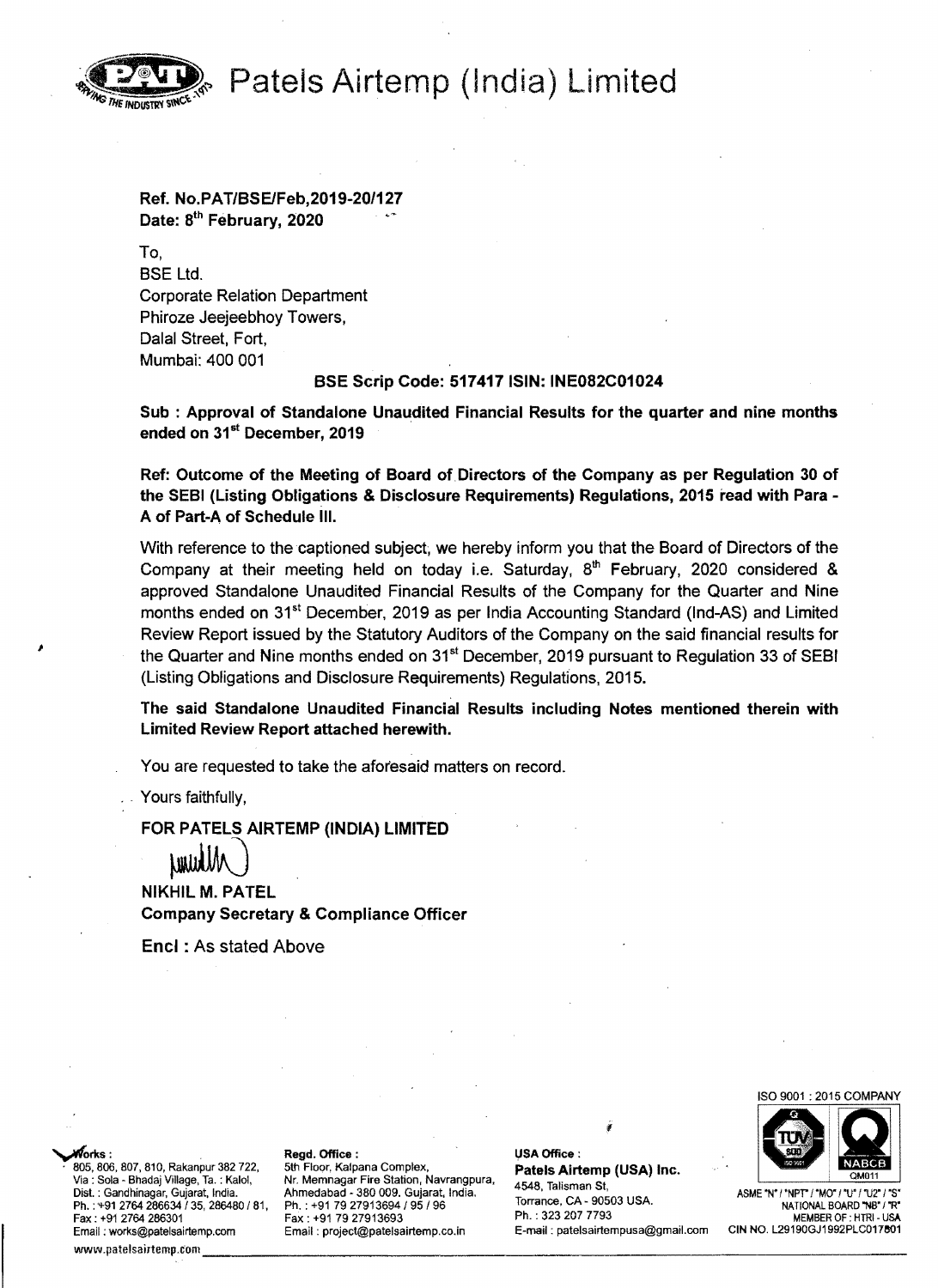

Patels Airtemp (India) Limited

PATELS AIRTEMP (INDIA) LIMITED

STATEMENT OF UNAUDITED STANDALONE FINANCIAL RESULTS FOR THE QUARTER AND NINE MONTHS ENDED 31ST DECEMBER, 2019

| Sr.                              | <b>Particulars</b>                                                                                         | Quarter ended                  |                         |                         | <b>Nine Months ended</b> |                         | (Rs. in Lakhs except EPS)<br>Year ended |
|----------------------------------|------------------------------------------------------------------------------------------------------------|--------------------------------|-------------------------|-------------------------|--------------------------|-------------------------|-----------------------------------------|
|                                  |                                                                                                            | 31/12/2019<br><b>Unaudited</b> | 30/09/2019<br>Unaudited | 31/12/2018<br>Unaudited | 31/12/2019<br>Unaudited  | 31/12/2018<br>Unaudited | 31/03/2019<br>Audited                   |
|                                  |                                                                                                            |                                |                         |                         |                          |                         |                                         |
| a) Total Revenue from Operations | 6,258.28                                                                                                   | 5226.34                        | 3,195.90                | 16,594.12               | 10205.22                 | 15094.89                |                                         |
| b) Other Income                  | 16.21                                                                                                      | 21.98                          | 20.68                   | 62.65                   | 87.19                    | 79.27                   |                                         |
| Total Income (a+b)               | 6274.49                                                                                                    | 5248.32                        | 3216.58                 | 16656.76                | 10292.41                 | 15174.16                |                                         |
| $\overline{2}$                   | <b>Expenses</b>                                                                                            |                                |                         |                         |                          |                         |                                         |
|                                  | a) Cost of Materials consumed                                                                              | 4,889.40                       | 4448.82                 | 2,311.91                | 13,174.16                | 6,989.46                | 9432.21                                 |
|                                  | b) Purchase of stock-in-trade                                                                              | 61.77                          | 87.93                   | 29.68                   | 212.66                   | 132.20                  | 190.62                                  |
|                                  | c) Changes in inventories of finished goods, work-in-progess<br>and stock-in-trade                         | (1, 261.16)                    | (1508.97)               | (879.79)                | (3,548.84)               | (1,608.80)              | (1150.24)                               |
|                                  | d) Employee benefits expense                                                                               | 280.65                         | 250.09                  | 251.79                  | 740.39                   | 667.32                  | 940.69                                  |
|                                  | e) Depreciation and amortisation expenses                                                                  | 66.36                          | 66.51                   | 62.83                   | 198.25                   | 192.83                  | 259.85                                  |
|                                  | f) Labour Charges                                                                                          | 707.02                         | 643.74                  | 366.08                  | 1,779.64                 | 995.54                  | 1420.35                                 |
|                                  | g) Finance Costs                                                                                           | 198.53                         | 160.72                  | 145.48                  | 504.79                   | 360.41                  | 502.68                                  |
|                                  | h) Other Expenses                                                                                          | 941.73                         | 798.37                  | 701.80                  | 2,536.43                 | 1,876.18                | 2526.22                                 |
|                                  | <b>Total Expenses</b>                                                                                      | 5884.30                        | 4947.21                 | 2,989.78                | 15597.48                 | 9,605.14                | 14122.38                                |
| 3                                | Profit before execeptional items and tax                                                                   | 390.19                         | 301.11                  | 226.80                  | 1059.29                  | 687.27                  | 1051.78                                 |
| 4                                | <b>Exceptional Items</b>                                                                                   |                                |                         |                         |                          |                         |                                         |
| 5                                | Profit before tax                                                                                          | 390.19                         | 301.11                  | 226.80                  | 1059.29                  | 687.27                  | 1051.78                                 |
| 6                                | <b>Tax Expenses</b>                                                                                        |                                |                         |                         |                          |                         |                                         |
|                                  | (i) Current Tax                                                                                            | 92.89                          | 57.91                   | 74.92                   | 260.80                   | 213.18                  | 328.02                                  |
|                                  | (ii) Deferred Tax                                                                                          | 10.15                          | (23.72)                 | (8.53)                  | (17.40)                  | (2.37)                  | (7.89)                                  |
| $\overline{7}$                   | Net Profit for the period                                                                                  | 287.15                         | 266.92                  | 160.41                  | 815.89                   | 476.46                  | 731.65                                  |
| 8                                | Other Comprehensive Income (Net of income tax)<br>a) Items that will not be reclassified to profit or loss | (3.40)                         | (3.40)                  | (3.40)                  | (10.20)                  | (10.20)                 | (3.14)                                  |
|                                  | b) Items that will be reclassified to profit or loss                                                       |                                |                         |                         |                          |                         |                                         |
|                                  | Total other comprehensive income (Net of income tax)                                                       | (3.40)                         | (3.40)                  | (3.40)                  | (10.20)                  | (10, 20)                | (3.14)                                  |
| 9                                | Total comprehensive income for the period                                                                  | 283.75                         | 263.52                  | 157.01                  | 805.69                   | 466.26                  | 728.51                                  |
| 10                               | Paid-up equity share capital (face value of Rs. 10/- per<br>share)                                         | 507.02                         | 507.02                  | 507.02                  | 507.02                   | 507.02                  | 507.02                                  |
| 11                               | Other Equity excluding Revaluation Reserves                                                                |                                |                         |                         |                          |                         | 7471.23                                 |
| 12                               | Earning Per Equity Share (EPS) of Rs. 10/- each (Not<br>Annualised)<br>a) Basic (Rs.)<br>b) Diluted (Rs.)  | 5.66<br>5.66                   | 5.27<br>5.27            | 3.16<br>3.16            | 16.09<br>16.09           | 9.40<br>9.40            | 14.43<br>14.43                          |

Notes:

The above Standalone Financial Results for the Quarter and Nine months ended 31st December, 2019 have been reviewed by the Audit Committee and approved by  $\,1$ the Board of Directors in their respective meetings held on 8th February, 2020.

The Statutory Auditors of the Company have carried out a "Limited Review" of the above Standalone Financial Results as per Regulation 33 of SEBI (Listing  $\overline{2}$ Obligations & Disclosure Requirements) Regulations, 2015.

As the Company has only one reportable segment i.e. Engineering, the disclosure requirements under Regulation 33 of SEBI (Listing Obligatios & Disclosure 3 Requirements) Regulations, 2015 and in terms of Ind AS-108 on "Segment Reporting" are not applicable.

These results have been prepared in accordance with the provisions of Section 133 of the Companies Act, 2013 read with the Companies ( Indian Accounting  $\overline{\bf 4}$ Standards) Rules, 2015 (Ind AS) as amended from time to time

With effect from April 01.2019 the Company has adopted Ind AS 116. 'Leases'. In respect of new lease entered during the period. There were no existing 5 arrangements which were covered by Ind AS 116

Previous year's/period's figures have been regrouped/rearranged wherever necessary. 6

 $\overline{7}$ The Company elected to exercise the option permited under section 115BAA of The Income-tax Act, 1961 as introduced by Taxation Laws (Amendment) Ordinance, 2019. Accordingly, the Company has recognised Provision for Income tax for the quarter and nine months ended 31st December, 2019, and remeasured its deferred tax assets/liabilities on the basis of rates prescribed in the said section.



For and on behalf of the Board For PATELS AIRTEMP (INDIA) LIMITED

**YANBHAI PATEL** SANJIV (MANAGING DIRECTOR)

ISO 9001: 2015 COMPANY

DIN: 02794095

**NABCB** 

Works: 805, 806, 807, 810, Rakanpur 382 722, Via : Sola - Bhadaj Village, Ta. : Kalol, Dist. : Gandhinagar, Gujarat, India. Ph.: +91 2764 286634 / 35, 286480 / 81, Fax: +91 2764 286301 Email: works@patelsairtemp.com www.patelsairtemp.com

Place : Rakanpur, Dist: Gandhinagar

Date: 8th February, 2020

### Regd. Office:

5th Floor, Kalpana Complex, Nr. Memnagar Fire Station, Navrangpura, Ahmedabad - 380 009. Gujarat, India. Ph.: +91 79 27913694 / 95 / 96 Fax: +91 79 27913693 Email: project@patelsairtemp.co.in

**USA Office:** Patels Airtemp (USA) Inc. 4548. Talisman St. Torrance, CA - 90503 USA.

Ph.: 323 207 7793 E-mail: patelsairtempusa@gmail.com

ASME "N" / "NPT" / "MO" / "U" / "U2" / "S' NATIONAL BOARD "NB" / "R" MEMBER OF HTRI USA CIN NO. L29190GJ1992PLC017801